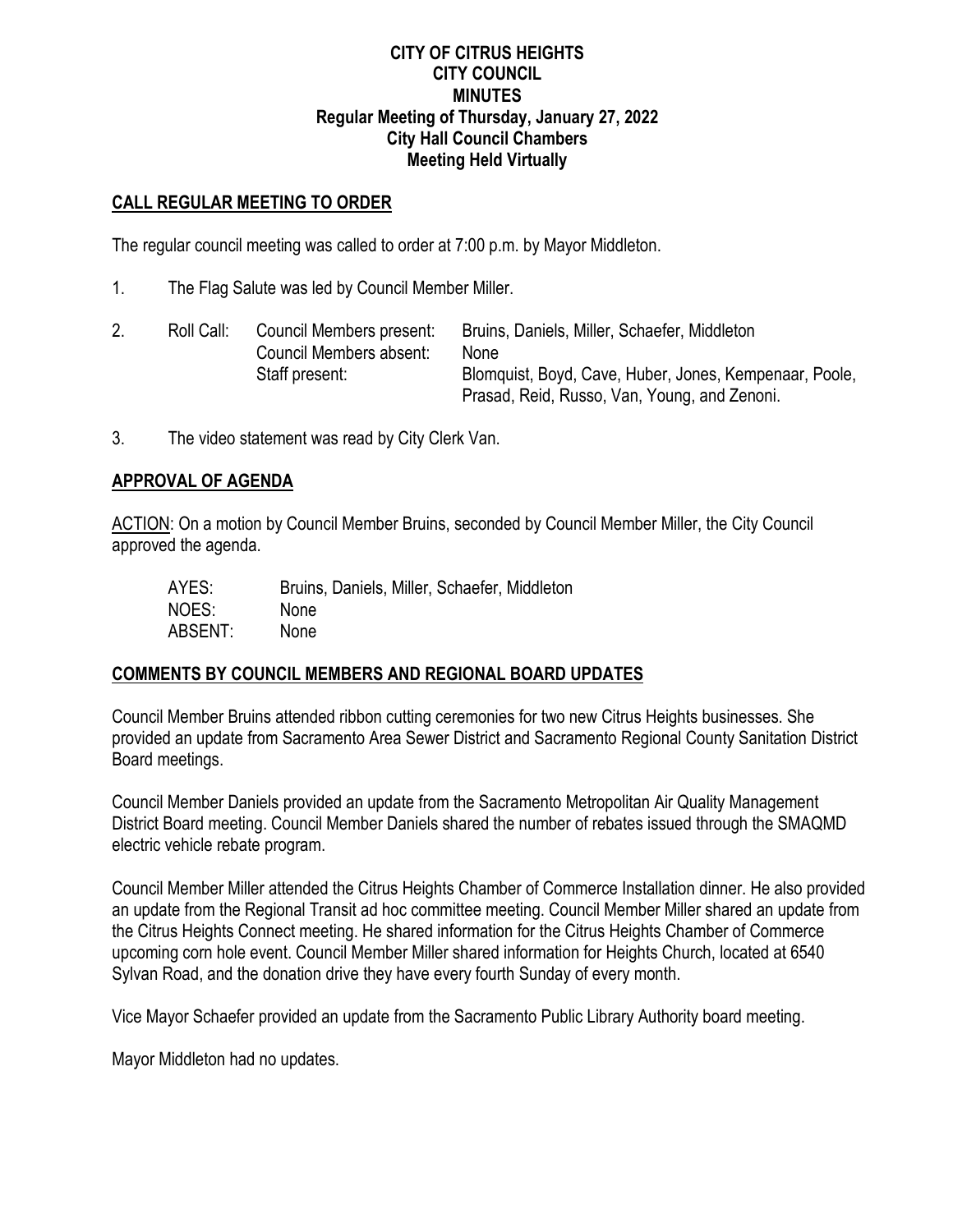## **PUBLIC COMMENT**

Bridget Duffy addressed the Council regarding her opposition to COVID-19 vaccinations and mask mandates.

### **CONSENT CALENDAR**

- 4. **SUBJECT**: Approval of Minutes **RECOMMENDATION**: Approve the Minutes of the Regular Meeting of January 13, 2022
- 5. **SUBJECT**: Utility Locating and Marking Services Professional Agreement **STAFF:** R. Cave/ M. Poole **RECOMMENDATION**: Adopt Resolution No. 2022-006, A Resolution of the City Council of the City of Citrus Heights, California, Authorizing the Interim City Manager to Execute a Professional Services Agreement with National Utility Locators, LLC, for Utility Locating and Marking Professional Services
- 6. **SUBJECT**: 2021 Greenback Lane Complete Streets Improvement Project Award of Contract City PN 45-20-002

**STAFF:** R. Cave/ L. Blomquist/ H. Young

**RECOMMENDATION**: Adopt Resolution No. 2022-007, A Resolution of the City Council of the City of Citrus Heights, California, Authorizing the Interim City Manager to Execute an Agreement with McGuire and Hester for the 2021 Greenback Lane Complete Streets Improvements Project

- 7. **SUBJECT**: 2021 Greenback Lane Complete Streets Improvements Project Award of Construction Management, Inspection, and Materials Testing Services Agreement – City PN 45-20-002 **STAFF:** R. Cave/ L. Blomquist/ H. Young **RECOMMENDATION**: Adopt Resolution No. 2022-008, A Resolution of the City Council of the City of Citrus Heights, California, Authorizing the Interim City Manager to Execute a Professional Services Agreement with Psomas to Provide Construction Management, Inspection, and Materials Testing Services for the 2021 Greenback Lane Complete Streets Improvements Project
- 8. **SUBJECT**: Adoption of Resolution Authorizing the Submittal of Applications for All CalRecycle Grant and Payment Programs for which the City is Eligible **STAFF:** M. Poole **RECOMMENDATION**: Adopt Resolution No. 2022-009, A Resolution of the City Council of the City of Citrus Heights, California, Authorizing the Submittal of Applications for All CalRecycle Grant and Payment Programs for Which the City is Eligible

ACTION: On a motion by Council Member Daniels, seconded by Council Member Bruins, the City Council adopted Consent Calendar Items 4, 5, 6, 7, and 8.

AYES: Bruins, Daniels, Miller, Schaefer, Middleton NOES: None ABSENT: None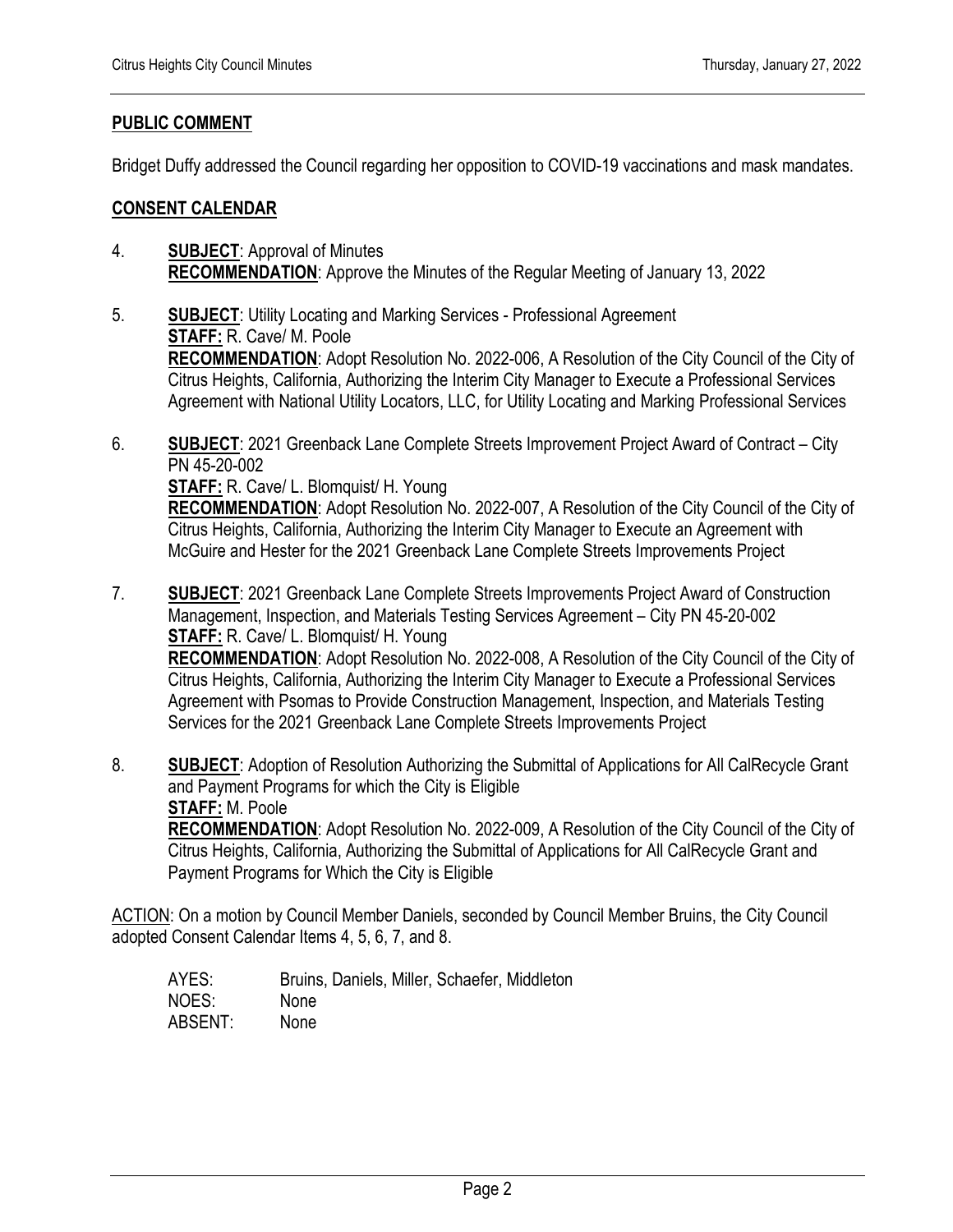## **PUBLIC HEARING**

- 9. **SUBJECT**: Public Hearing Regarding Rate Increases by Republic Services for its Residential Garbage, Recycling, and Organic Waste Services in the City of Citrus Heights **STAFF:** M. Poole **RECOMMENDATION**: The following is recommended;
	- a. Conduct a Public Hearing to receive public comment and accept written protests on the proposed residential solid waste rate increases; and
	- b. Adopt Resolution No. 2022 010, A Resolution of the City Council of the City of Citrus Heights, California, Affirming the Customer Rate Schedule Effective July 1, 2022 through December 31, 2027 as Set Forth in the 2021 Amended and Restated Residential Solid Waste and Recycling Collection Services Agreement with Allied Waste Services of North America, LLC

Operations Manager Poole provided an overview of the proposed residential rate increases by Republic Services for its residential garbage, recycling, and organics waste services. On October 28, the City Council approved the residential amendment with Republic Services. Since October, staff have conducted extensive public outreach for the proposed organics and waste service rate increases. The proposed organics recycling will affect residents and businesses within Citrus Heights.

The proposed amendment with Republic Services includes collection and cart options, processing options, outreach and education, monitoring and reporting, and updating the implementation schedule. Customer rates remain as low as possible. With the proposed changes, rates would increase 3.5% effective January 2022 with the 26.2% rate increase coming into effect July 2022. Staff recommends holding the public hearing for public comment and then staff will count the protests received and report to the City Council for further action.

Council comments and discussion followed.

Mayor Middleton opened the public hearing at 7:41 p.m.

## **PUBLIC COMMENT**

Roger Johnson provided a written comment, "2 rate increases in a 6 month period does not make sense. The 2nd rate increase actually increases the 1st increase. Please inform the Public in detail what the cost per can size is PER each type of can. This is a HUGE increase for those of Us that are Seniors, Veterans, Immigrants and living on 'fixed incomes'. Please reconsider, Thank You and BE Well."

John Kane addressed the Council regarding the proposed rate increase for organics and recycling services. He stated he believes mandates from the state should be covered by the state and not residents. He shared his opposition on the proposed rate increases and encouraged Council to find a different level of increases in the future.

Glenda Green addressed the Council regarding her support of SB 1383. She stated she is in favor of composting and already does so at her home. She pointed out that while the increases are high, residents will have an option to receive a smaller trash bin for a lower cost.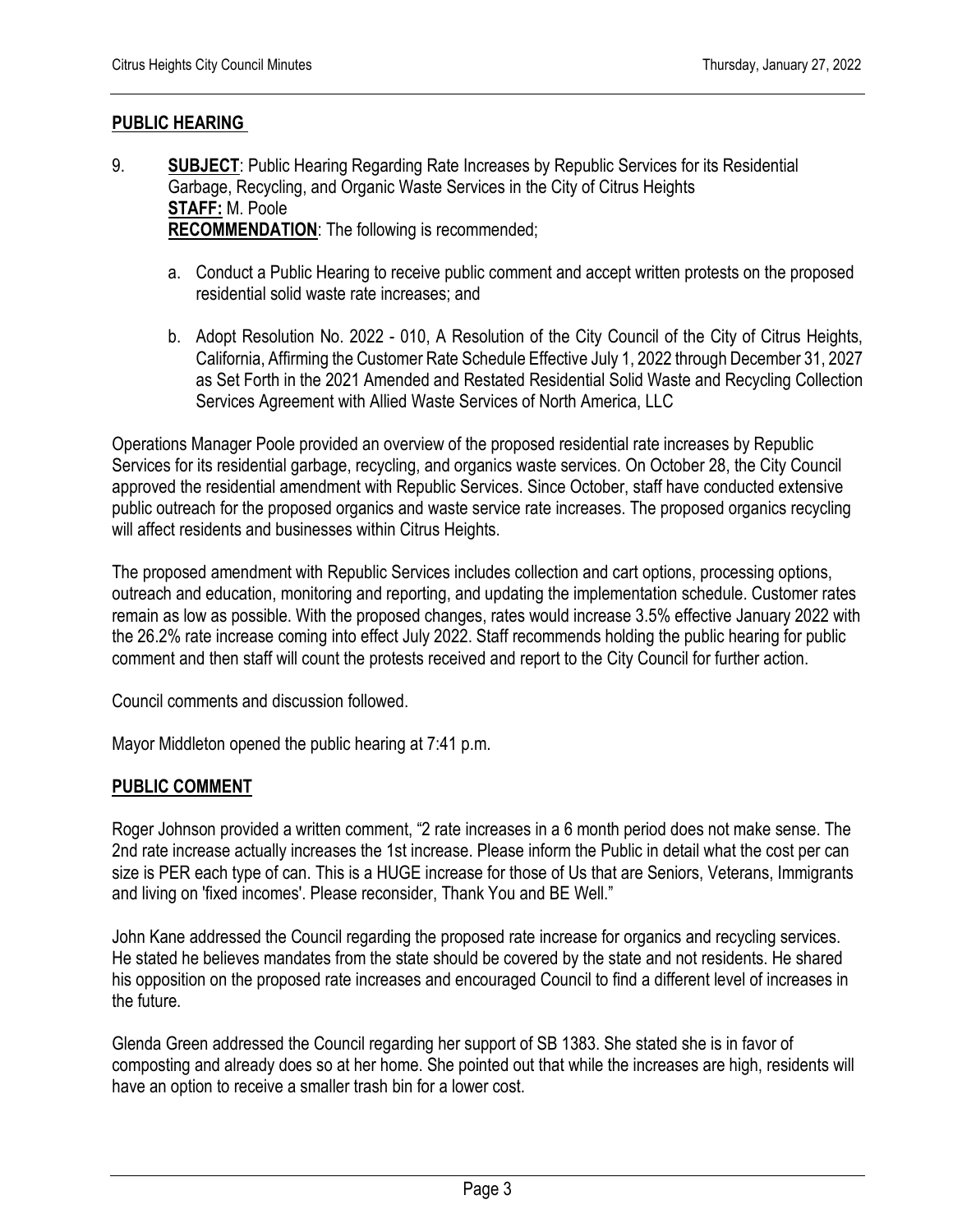Bridget Duffy addressed the Council regarding her opposition to the proposed rate increases. She stated the additional pickups will create additional carbon emissions as opposed to benefitting the community.

Mayor Middleton closed the public hearing at 7:54 p.m.

The Council continued Item 9 to later in the meeting.

#### **REGULAR CALENDAR**

10. **SUBJECT**: Annual Comprehensive Financial Report **STAFF:** B. Zenoni/ R. Prasad **RECOMMENDATION:** City Council Accept and File the City of Citrus Heights Annual Comprehensive Financial Report for the Fiscal Year Ended June 30, 2021

Interim Administrative Services Director Zenoni introduced the Annual Comprehensive Financial Report, which was provided to Council. This annual document provides a summary of the City's financial trends. The City's annual audit was reviewed by the Finance Committee on January 11.

Brandon Young, with LSL, CPA's and Advisors shared the results of the City's annual financial audit. The 2021 audit was found to have no errors or comments.

The City Council accepted and filed the City of Citrus Heights Annual Comprehensive Financial Report for the Fiscal Year Ended June 30, 202.1

The Council returned to Item 9.

City Clerk Van reported 108 written protests received from residents.

ACTION: On a motion by Council Member Bruins, seconded by Council Member Miller, the City Council adopted Resolution No. 2022-010, A Resolution of the City Council of the City of Citrus Heights, California, Affirming the Customer Rate Schedule Effective July 1, 2022 through December 31, 2027 as Set Forth in the 2021 Amended and Restated Residential Solid Waste and Recycling Collection Services Agreement with Allied Waste Services of North America, LLC.

> AYES: Bruins, Miller, Middleton NOES: Daniels, Schaefer ABSENT: None

11. **SUBJECT**: Approval of Economic Development Support Fund Grant Request by the Citrus Heights Chamber of Commerce

**STAFF:** M. Huber

**RECOMMENDATION**: Adopt Resolution No. 2022 - 011, A Resolution of the City Council of the City of Citrus Heights, California, Approving an \$14,848 Economic Development Grant for the Citrus Heights Chamber of Commerce from the Economic Development Support Fund – Part I

Economic Development and Communications Manager Huber presented on application for funding from the Economic Development Support Fund – Part 1. The Citrus Heights Chamber of Commerce applied for funding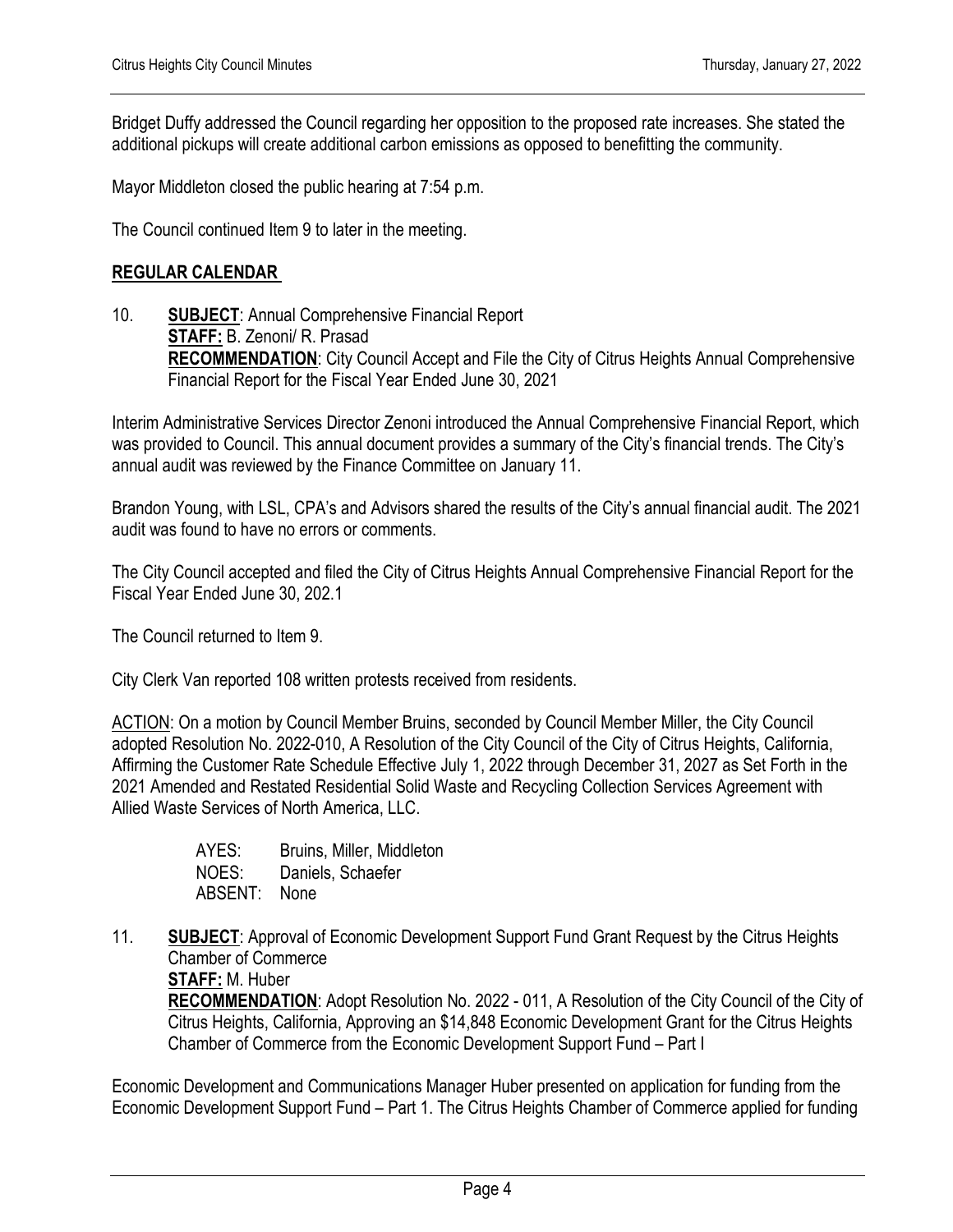in the amount of a \$10,000 diamond sponsorship and an additional amount of \$4,848 for use of the Citrus Heights Community Center for monthly luncheons.

Diane Ebbitt, Executive Director of the Citrus Heights Chamber of Commerce, addressed Council regarding the request. Ebbitt outlined the diamond sponsorship, which included attendance for the monthly luncheons, advertising, e-blasts, and more. Additionally, the Chamber will be holding their monthly luncheons at the Citrus Heights Community Center and utilizing Citrus Heights caterers.

ACTION: On a motion by Council Member Daniels, seconded by Vice Mayor Schaefer, the City Council adopted Resolution No. 2022-011, A Resolution of the City Council of the City of Citrus Heights, California, Approving an \$14,848 Economic Development Grant for the Citrus Heights Chamber of Commerce from the Economic Development Support Fund – Part I.

> AYES: Bruins, Daniels, Miller, Schaefer, Middleton NOES: None ABSENT: None

12. **SUBJECT**: Citrus Heights Small Business COVID Recovery Grant Program Approval **STAFF:** C. Boyd/ B. Zenoni/ M. Huber **RECOMMENDATION**: Adopt Resolution No. 2022 - 012, A Resolution of the City Council of the City of Citrus Heights, California, Establishing The Citrus Heights Small Business Covid Recovery Grant Program And Approving An Amendment To The Fiscal Year 2021-22 Budget

Economic Development and Communications Manager Huber introduced the Small Business COVID Recovery Grant Program. The program has a total of \$323,763 from the American Recovery Program Act (ARPA) funds received in May of 2021. The guidelines for the grant program outline necessary requirements a business must meet in order to receive funds. Staff will launch a streamlined and expedited process following approval. Within 30 days, the grant program will be launched and ready to receive applications.

Council comments and discussion followed.

ACTION: On a motion by Council Member Daniels, seconded by Council Member Bruins, the City Council adopted Resolution No. 2022 - 012, A Resolution of the City Council of the City of Citrus Heights, California, Establishing The Citrus Heights Small Business COVID Recovery Grant Program And Approving An Amendment To The Fiscal Year 2021-22 Budget.

> AYES: Bruins, Daniels, Miller, Schaefer, Middleton NOES: None ABSENT: None

## **DEPARTMENT REPORTS**

None

# **CITY MANAGER ITEMS**

Interim City Manager Boyd addressed the Council and thanked them and staff for continued support over the years.